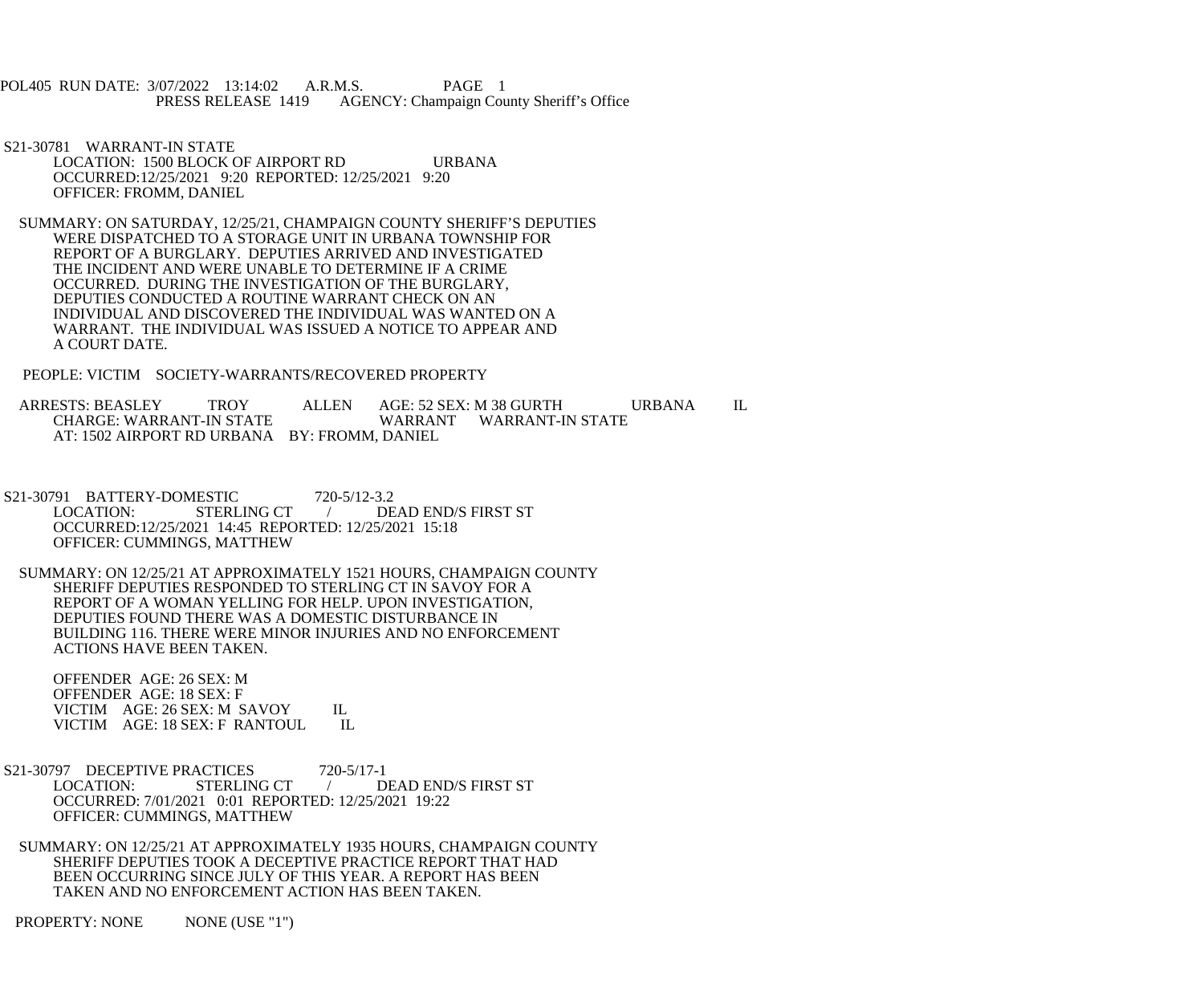- POL405 RUN DATE: 3/07/2022 13:14:02 A.R.M.S. PAGE 2<br>PRESS RELEASE 1419 AGENCY: Champaign Cou AGENCY: Champaign County Sheriff's Office
	- PEOPLE: VICTIM AGE: 48 SEX: F SAVOY IL OFFENDER AGE: 00 SEX: RACE: HEIGHT: 000 WEIGHT: 000 HAIR: EYES:
- S21-30832 ACCIDENT ON PRIVATE PROPERTY LOCATION: 2100 BLOCK OF HOMER LAKE RD ST JOSEPH OCCURRED:12/26/2021 11:58 REPORTED: 12/26/2021 11:58 OFFICER: PLOTNER, BRIAN
- SUMMARY: ON 12/26/21, CHAMPAIGN COUNTY SHERIFF'S DEPUTIES WERE DISPATCHED TO AN ADDRESS IN ST. JOSEPH TOWNSHIP FOR A REPORT OF AN ACCIDENT WITH INJURIES. DEPUTIES ARRIVED AND INVESTIGATED THE INCIDENT. THE PATIENT TRANSPORTED HERSELF TO A LOCAL HOSPITAL TO BE TREATED FOR MINOR INJURIES.

 OFFENDER AGE: 43 SEX: M VICTIM AGE: 38 SEX: F URBANA IL

- S21-30960 BATTERY-DOMESTIC 720-5/12-3.2 LOCATION: 400 BLOCK OF BRYARFIELD CT MAHOMET OCCURRED:12/27/2021 20:14 REPORTED: 12/27/2021 20:14 OFFICER: MAYO, NICHOLAS
	- SUMMARY: ON 12-27-21, DEPUTIES WERE DISPATCHED TO A RESIDENCE IN MAHOMET TOWNSHIP FOR A REPORT OF A DOMESTIC IN PROGRESS. THE MALE HALF (CALLER) ADVISED THAT HE CALLED 911 IN ORDER TO PREVENT A PHYSICAL ALTERCATION FROM TAKING PLACE AND INITIALLY STATED THAT THE INCIDENCE WAS VERBAL ONLY IN NATURE. AFTER INTERVIEWING THE FEMALE HALF, SHE STATED THAT THE MALE HALF BATTERED HER. THE MALE WAS THEN RE INTERVIEWED WHO ALSO THEN ALLEGED PHYSICAL CONTACT. PARTIES AGREED TO SEPARATE FOR THE EVENING. BOTH PARTIES WERE PROVIDED WITH INFORMATION ON AN ORDER OF PROTECTION, AS WELL AS AN IDVA FORM.

 OFFENDER AGE: 49 SEX: M OFFENDER AGE: 45 SEX: F VICTIM AGE: 49 SEX: M MAHOMET IL<br>VICTIM AGE: 45 SEX: F MAHOMET IL VICTIM AGE: 45 SEX: F MAHOMET

- S21-31063 BATTERY-DOMESTIC 720-5/12-3.2 LOCATION: 00 BLOCK OF CARRIAGE PL URBANA OCCURRED:12/28/2021 18:00 REPORTED: 12/28/2021 22:06 OFFICER: WILLMORE, JUSTIN
	- SUMMARY: ON DECEMBER 28, 2021, CHAMPAIGN COUNTY SHERIFF'S DEPUTIES WERE DISPATCHED TO CARRIAGE ESTATES MOBILE HOME PARK URBANA TOWNSHIP FOR THE REPORT OF A DOMESTIC BATTERY. DEPUTIES ARRIVED ON SCENE AND SPOKE TO THE VICTIM. UPON SPEAKING TO THE VICTIM DEPUTIES LEARNED THAT A BATTERY OCCURRED. DEPUTIES WERE SHOW HOME SECURITY FOOTAGE WHICH SHOWED THE BATTERY. DEPUTIES LOCATED THE SUSPECT AND SPOKE THEM. UPON SPEAKING TO THE SUSPECT CONFLICTING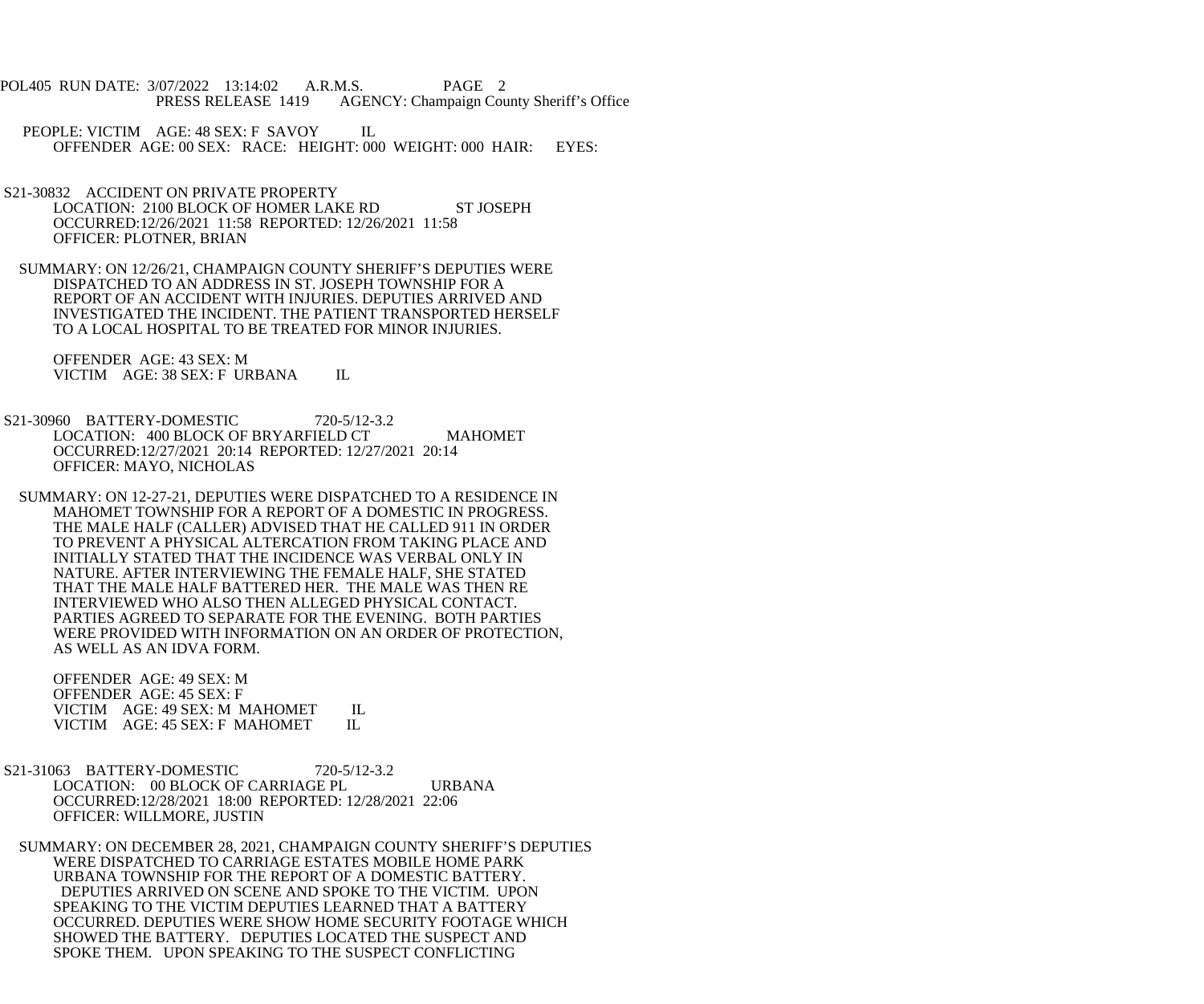POL405 RUN DATE: 3/07/2022 13:14:02 A.R.M.S. PAGE 3<br>PRESS RELEASE 1419 AGENCY: Champaign Cou AGENCY: Champaign County Sheriff's Office STATEMENTS WERE OBTAINED AS TO WHEN THE BATTERY OCCURRED. DUE TO CONFLICTING STATEMENTS AS TO WHEN THE BATTERY OCCURRED NO ENFORCEMENT ACTION WAS TAKEN AT THIS TIME.

 OFFENDER AGE: 20 SEX: F VICTIM AGE: 20 SEX: M URBANA IL

 S21-31087 THEFT \$500 AND UNDER 720-5/16-1 LOCATION: 100 BLOCK OF STERLING CT SAVOY OCCURRED:12/22/2021 12:00 REPORTED: 12/29/2021 0:56 OFFICER: JOHNSON, ZACHARY

 SUMMARY: ON 12/29/2021 CHAMPAIGN COUNTY SHERIFF DEPUTIES WERE DISPATCHED TO AN ADDRESS IN THE VILLAGE OF SAVOY FOR DECEPTIVE PRACTICES. AFTER SPEAKING WITH THE VICTIM, IT WAS LEARNED THAT IDENTIFICATION CARDS HAD BEEN TAKEN. SUSPECT INFORMATION WAS PROVIDED. THE OFFENDER HAS NOT BEEN LOCATED. NOTHING FURTHER TO REPORT AT THIS TIME.

 OFFENDER AGE: 22 SEX: M VICTIM AGE: 19 SEX: F SAVOY IL

- S21-31124 WARRANT-IN STATE LOCATION: 100 BLOCK OF MAIN ST E URBANA OCCURRED:12/29/2021 11:47 REPORTED: 12/29/2021 11:47 OFFICER: BULLARD,DYLAN
- SUMMARY: BLACK FEMALE GIVEN A NOTICE TO APPEAR AT THE CHAMPAIGN COUNTY COURTHOUSE. REFERENCE 21CF235.
- PEOPLE: VICTIM SOCIETY-WARRANTS/RECOVERED PROPERTY

ARRESTS: BATTS KATINA M AGE: 27 SEX: F 1806 S COTTAGE GROVE #306 URBANA IL CHARGE: WARRANT WARRANT WARRANT-IN STATE CHARGE: WARRANT-IN STATE<br>AT: 101 E MAIN ST BY: BI BY: BULLARD,DYLAN

- S21-31140 THEFT-MOTOR VEHICLE 720-5/16,625-5/4 LOCATION: 100 BLOCK OF LEVERETT CHAMPAIGN OCCURRED:12/29/2021 13:59 REPORTED: 12/29/2021 13:59 OFFICER: PLOTNER, BRIAN
- SUMMARY: DEPUTIES WERE DISPATCHED TO CIT TRUCKS IN CHAMPAIGN FOR REPORT OF A STOLEN SEMI TRUCK BY THE RP WHO IS THE OWNER. OWNER OF THE TRUCK OWNS A TRUCK DEALERSHIP IN CEDAR RAPIDS AND HAD THE SEMI AT CIT FOR REPAIRS BEFORE BEING DELIVERED TO HIS DEALERSHIP IN IOWA.
- PROPERTY: STOLEN MOTOR VEHICLE-TRUCK<br>COLOR: MAR/ 2019 MAKE: KW MODEL: BODY: DS LIC#: WI 78477X

OFFENDER SEX: RACE: HEIGHT: 000 WEIGHT: 000 HAIR: EYES: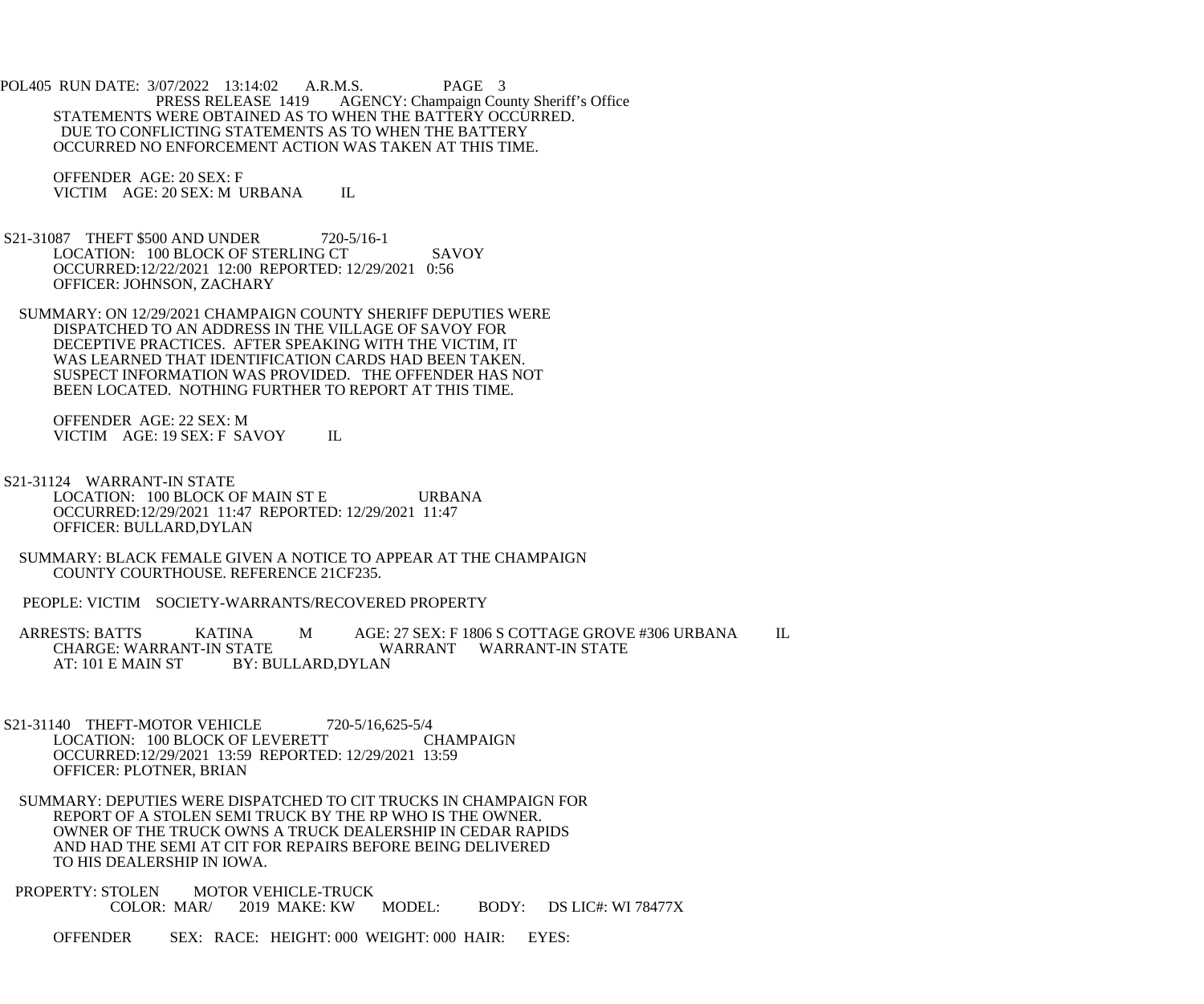- POL405 RUN DATE: 3/07/2022 13:14:02 A.R.M.S. PAGE 4 PRESS RELEASE 1419 AGENCY: Champaign County Sheriff's Office<br>
CEDAR RAPIDS IA VICTIM MHC TRUCK
- S21-31179 ASSIST FIRE DEPT LOCATION: 400 BLOCK OF ASPEN CT ST JOSEPH OCCURRED:12/30/2021 8:44 REPORTED: 12/30/2021 8:45 OFFICER: PLOTNER, BRIAN
- SUMMARY: ON 12/30/2021 AT 8:44 A.M., CHAMPAIGN COUNTY SHERIFF'S OFFICE WERE DISPATCHED TO ASPEN CT. IN ST. JOSEPH TO ASSIST WITH A HOUSE FIRE. HOMEOWNERS WERE PRESENT IN THE RESIDENCE AT THE TIME THE FIRE WAS DISCOVERED. THEY WERE ABLE TO EVACUATE THE RESIDENCE. THE FIRE WAS BELIEVED TO HAVE STARTED IN AN UPSTAIRS ROOM, LOCATED OVER THE GARAGE. NO APPARENT CAUSE OF THE FIRE HAS BEEN DETERMINED AT THIS TIME. CHAMPAIGN COUNTY SHERIFF'S OFFICE ASSISTED ST. JOSEPH, SIDNEY, OGDEN-ROYAL AND HOMER FIRE DEPARTMENTS AT THE INCIDENT. NO INJURIES REPORTED.

 OFFENDER SEX: RACE: HEIGHT: 000 WEIGHT: 000 HAIR: EYES: VICTIM AGE: 67 SEX: M ST JOSEPH IL<br>VICTIM AGE: 67 SEX: F ST JOSEPH IL VICTIM AGE: 67 SEX: F ST JOSEPH

- S21-31210 BATTERY-DOMESTIC 720-5/12-3.2 LOCATION: 100 BLOCK OF LINCOLN ST E PESOTUM OCCURRED:12/30/2021 14:19 REPORTED: 12/30/2021 14:20 OFFICER: PLOTNER, BRIAN
- SUMMARY: DEPUTIES WERE DISPATCHED TO PESOTUM FOR A REPORTED DOMESTIC BATTERY. DEPUTIES ARRIVED AND INVESTIGATED THE INCIDENT. DEPUTIES HAVE BEEN UNABLE TO LOCATE THE OFFENDING PARTY.

PEOPLE: VICTIM AGE: 35 SEX: F PESOTUM IL

ARRESTS: RENNELS PAUL L AGE: 40 SEX: M 102 E LINCOLN PESOTUM IL<br>CHARGE: BATTERY-DOMESTIC 720-5/12-3.2 BATTERY-DOMESTIC CHARGE: BATTERY-DOMESTIC 720-5/12-3.2 BATTERY-DOMESTIC AT: BY: PLOTNER, BRIAN

 S21-31212 WARRANT-IN STATE LOCATION: 100 BLOCK OF MAIN STREET E URBANA OCCURRED:12/30/2021 14:30 REPORTED: 12/30/2021 14:30 OFFICER: BULLARD,DYLAN

- SUMMARY: BLACK MALE ARRESTED ON ACTIVE FELONY WARRANT 20CF675 AT THE CHAMPAIGN COUNTY COURTHOUSE.
- PEOPLE: VICTIM SOCIETY-WARRANTS/RECOVERED PROPERTY

ARRESTS: KING ARTHUR EUGENE AGE: 67 SEX: M 403 BRIAR LN #108 CHAMPAIGN IL<br>CHARGE: WARRANT-IN STATE WARRANT WARRANT-IN STATE WARRANT WARRANT-IN STATE AT: BY: BULLARD,DYLAN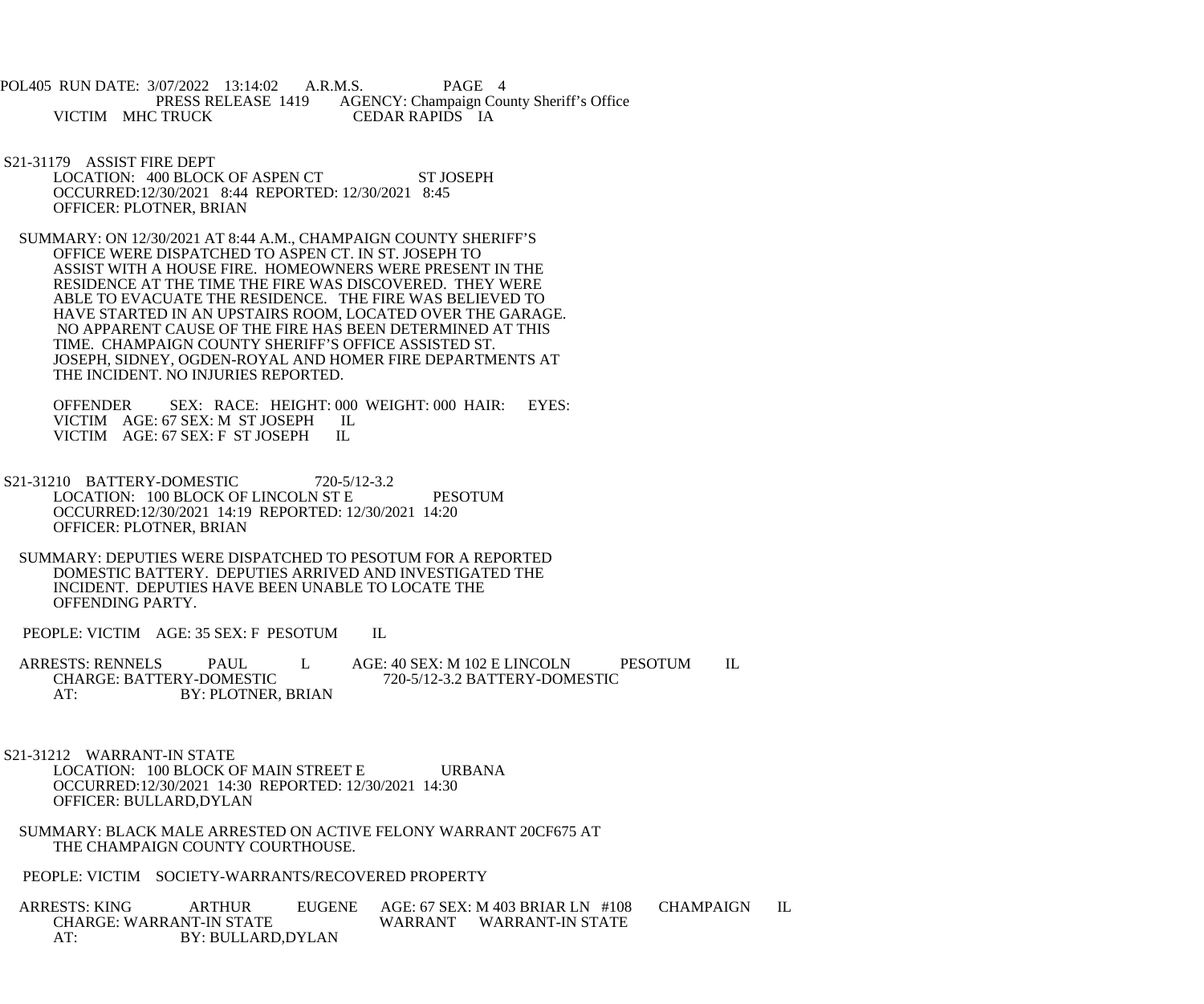POL405 RUN DATE: 3/07/2022 13:14:02 A.R.M.S. PAGE 5 PRESS RELEASE 1419 AGENCY: Champaign County Sheriff's Office

S21-31271 THEFT \$500 AND UNDER 720-5/16-1 LOCATION: 200 BLOCK OF KATIE AVE LUDLOW OCCURRED:12/31/2021 5:00 REPORTED: 12/31/2021 8:38 OFFICER: BEARCE, JAROD

 SUMMARY: ON 12/31/2021, AT APPROXIMATELY 0922 HRS. CCSO DEPUTIES WERE DISPATCHED TO REPORT OF A THEFT FROM A RESIDENCE IN LUDLOW, IL. SEVERAL ITEMS WERE TAKEN, SOME WERE LATER RETURNED BY THE SUSPECT.

 OFFENDER AGE: 31 SEX: M VICTIM AGE: 44 SEX: F LUDLOW IL

S21-31295 BATTERY 720-5/12-3<br>ASSAULT 720-5/12-1 ASSAULT 720-5/12<br>LOCATION: COACHMAN **CARRIAGE PLACE**  OCCURRED:12/31/2021 19:00 REPORTED: 12/31/2021 19:43 OFFICER: STUCKEY, MATTHEW

 SUMMARY: DEPUTIES RESPONDED TO A FIGHT IN PROGRESS IN URBANA TOWNSHIP. UPON ARRIVING AT THE SCENE THE INVOLVED PARTIES WERE ALREADY SEPERATED. DEPUTIES INTERVIEWED BOTH PARTIES WITH MEDICAL ONLY NEEDED FOR ONE. NO ARRESTS WERE MADE.

 OFFENDER AGE: 55 SEX: M OFFENDER AGE: 78 SEX: M VICTIM AGE: 55 SEX: M URBANA IL<br>VICTIM AGE: 78 SEX: M URBANA IL VICTIM AGE: 78 SEX: M URBANA

- S21-31298 BATTERY-DOMESTIC 720-5/12-3.2 LOCATION: 2300 BLOCK OF CAMPBELL DR CHAMPAIGN OCCURRED:12/31/2021 21:05 REPORTED: 12/31/2021 21:06 OFFICER: SHAW, RYNE M
	- SUMMARY: DEPUTIES WERE DISPATCHED TO A RESIDENCE IN CHAMPAIGN TOWNSHIP FOR A DOMESTIC BATTERY. DEPUTIES ARRIVED ON SCENE AND SPOKE TO BOTH PARTIES, WHO BOTH DENIED ANY PHYSICAL ALTERCATION HAPPENED. DEPUTIES CLEARED WITH A REPORT.

 OFFENDER AGE: 30 SEX: M VICTIM AGE: 32 SEX: F CHAMPAIGN IL

- S21-31305 ASSIST FIRE DEPT LOCATION: 2200 BLOCK OF MARILYN DR ST JOSEPH OCCURRED:12/31/2021 22:00 REPORTED: 12/31/2021 22:54 OFFICER: STUCKEY, MATTHEW
	- SUMMARY: DEPUTIES RESPONDED TO A CALL OF ACTIVE FIRE. DEPUTIES ARRIVED ON SCENE TO HELP THE FIRE DEPARTMENT. NO INDIVIDUALS WERE IN THE HOME AT TIME, A DOG PERISHED IN THE FIRE.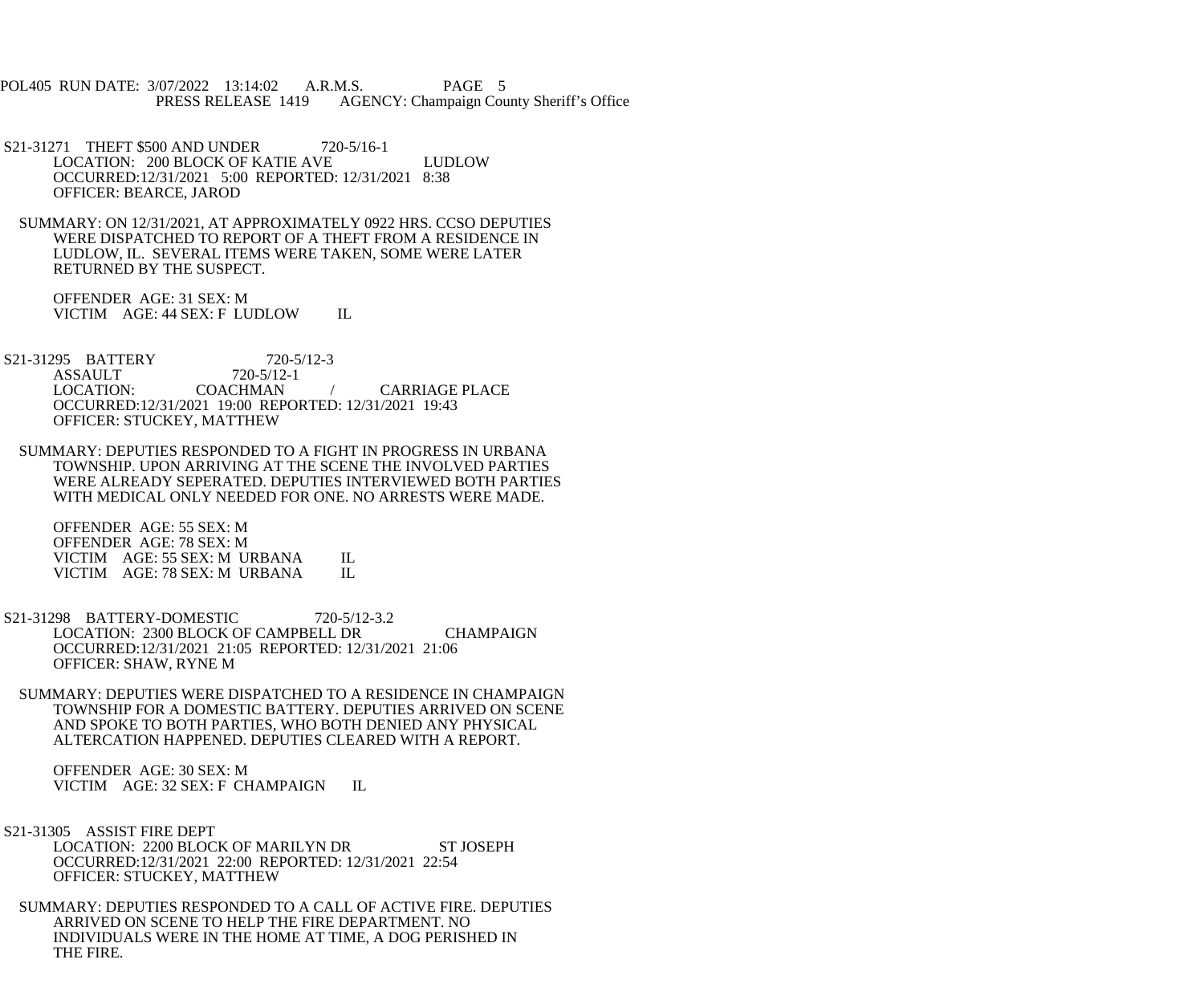- POL405 RUN DATE: 3/07/2022 13:14:02 A.R.M.S. PAGE 6<br>PRESS RELEASE 1419 AGENCY: Champaign Cou AGENCY: Champaign County Sheriff's Office
	- PEOPLE: VICTIM AGE: 36 SEX: M ST JOSEPH IL OFFENDER AGE: 00 SEX: U RACE: U HEIGHT: 000 WEIGHT: 000 HAIR: EYES:
- S21-31308 CRIMINAL DAMAGE TO PROPERTY 720-5/21-1<br>BATTERY-DOMESTIC 720-5/12-3.2 BATTERY-DOMESTIC LOCATION: 2100 BLOCK OF BROWNFIELD RD URBANA OCCURRED:12/31/2021 23:20 REPORTED: 12/31/2021 23:30 OFFICER: JOHNSON, ZACHARY
- SUMMARY: ON 12/31/2021, CHAMPAIGN COUNTY SHERIFF DEPUTIES WERE DISPATCHED TO AN URBANA TOWNSHIP RESIDENCE FOR A DOMESTIC. DEPUTIES SPOKE TO THE INVOLVED PARTIES AND ONE OF THE INVOLVED PARTIES CLAIMS TO HAVE BEEN BATTERED. DUE TO CONFLICTING STATEMENTS, PARTIES WERE SEPARATED FOR THE EVENING. NOTHING FURTHER TO REPORT AT THIS TIME.

 OFFENDER AGE: 54 SEX: M OFFENDER AGE: 54 SEX: F VICTIM AGE: 54 SEX: M URBANA IL<br>VICTIM AGE: 54 SEX: F OAKWOOD IL VICTIM AGE: 54 SEX: F OAKWOOD

 S22-03630 WARRANT-IN STATE LOCATION: 100 BLOCK OF MAIN E URBANA OCCURRED: 1/27/2022 14:42 REPORTED: 1/27/2022 14:42 OFFICER: HAMMEL, CHRIS

SUMMARY: WARRANT ARREST AT THE CHAMPAIGN COUNTY COURTHOUSE.

PEOPLE: VICTIM SOCIETY-WARRANTS/RECOVERED PROPERTY

ARRESTS: WILKERSON DAYION JINERO AGE: 47 SEX: M 1609 E WASHINGTON URBANA IL CHARGE: WARRANT-IN STATE CHARGE: WARRANT-IN STATE WARRANT WARRANT-IN STATE<br>AT: 101 E MAIN ST BY: HAMMEL, CHRIS BY: HAMMEL, CHRIS

 S22-03631 WARRANT-IN STATE LOCATION: 100 BLOCK OF MAIN E URBANA OCCURRED: 2/11/2022 14:40 REPORTED: 2/11/2022 14:40 OFFICER: HAMMEL, CHRIS

SUMMARY: WARRANT ARREST AT THE CHAMPAIGN COUNTY COURTHOUSE.

PEOPLE: VICTIM SOCIETY-WARRANTS/RECOVERED PROPERTY

ARRESTS: JONES MARTELL DEANGELO AGE: 38 SEX: M 202 NELSON CT CHAMPAIGN IL CHARGE: WARRANT-IN STATE CHAMPAIGN IL CHARGE: WARRANT-IN STATE WARRANT WARRANT-IN STATE<br>AT: 101 E MAIN BY: HAMMEL. CHRIS BY: HAMMEL, CHRIS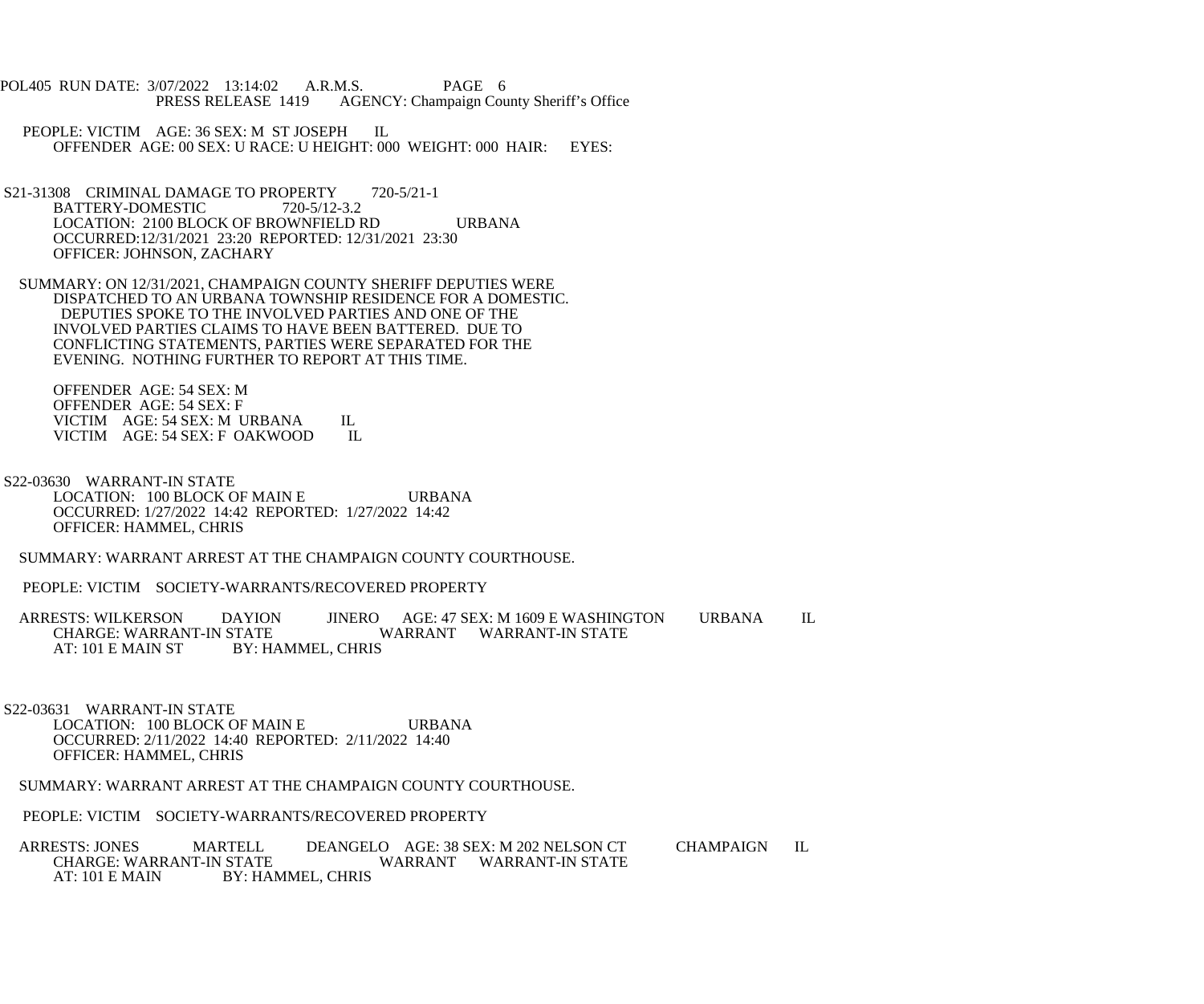POL405 RUN DATE: 3/07/2022 13:14:02 A.R.M.S. PAGE 7<br>PRESS RELEASE 1419 AGENCY: Champaign Cou AGENCY: Champaign County Sheriff's Office

- S22-03419 BATTERY-DOMESTIC 720-5/12-3.2 LOCATION: 200 BLOCK OF SANGAMON ST E FISHER OCCURRED: 2/12/2022 21:00 REPORTED: 2/12/2022 21:40 OFFICER: BOLT, GAGE
- SUMMARY: ON 2/12/2022 AT APPROXIMATELY 2141 HOURS DEPUTIES RESPONDED TO THE REPORT OF A DOMESTIC BATTERY AT A RESIDENCE IN THE VILLAGE OF FISHER. DEPUTIES CONDUCTED INTERVIEWS ON SCENE WITH THE INVOLVED PARTIES. ONE FEMALE WAS ARRESTED FOR DOMESTIC BATTERY AND TRANSPORTED TO THE CHAMPAIGN COUNTY SATELLITE JAIL.

PEOPLE: VICTIM AGE: 24 SEX: F FARMER CITY IL

- ARRESTS: FRANCO LADEZSMA S AGE: 26 SEX: F HOMELESS<br>CHARGE: BATTERY-DOMESTIC 720-5/12-3.2 BATTERY-DOI CHARGE: BATTERY-DOMESTIC 720-5/12-3.2 BATTERY-DOMESTIC AT: 205 E SANGAMON ST APT #A BY: BOLT, GAGE
- S22-03447 DOMESTIC DISPUTE 750-60-101<br>LOCATION: MAIN ST / EL ELM ST/WALNUT ST OCCURRED: 2/13/2022 11:40 REPORTED: 2/13/2022 11:45 OFFICER: JOHNSON, ZACHARY
- SUMMARY: ON 2/13/2022, CHAMPAIGN COUNTY DEPUTIES RESPONDED TO AN ADDRESS IN PENFIELD, IL FOR A REPORT OF A DOMESTIC DISPUTE. STATEMENTS WERE COLLECTED FROM ALL INVOLVED PARTIES. IT WAS DETERMINED NO BATTERY HAD OCCURRED. ALL INVOLVED PARTIES AGREED TO BE SEPARATED FOR THE REST OF THE NIGHT. NOTHING FURTHER TO REPORT.

 OFFENDER AGE: 21 SEX: M VICTIM AGE: 42 SEX: F PENFIELD IL<br>VICTIM AGE: 49 SEX: M PENFIELD IL VICTIM AGE: 49 SEX: M PENFIELD IL<br>VICTIM AGE: 13 SEX: M PENFIELD IL VICTIM AGE: 13 SEX: M PENFIELD

- S22-03466 BATTERY-DOMESTIC 720-5/12-3.2<br>LOCATION: 1250N / E CURT 1250N / E CURTIS RD, S COTTO OCCURRED: 2/13/2022 20:23 REPORTED: 2/13/2022 20:23 OFFICER: MAYO, NICHOLAS
	- SUMMARY: ON 2-13-22, DEPUTIES WERE DISPATCHED TO 1729 CR 1250E FOR A REPORT OF A DOMESTIC BATTERY. WHILE APPROACHING THE RESIDENCE, ONE OF THE INVOLVED PARTIES WAS LEAVING IN A WHITE PICKUP TRUCK. DEPUTY FROMM SUBSEQUENTLY STOPPED THE VEHICLE AND CONDUCTED AN INTERVIEW WITH THE INVOLVED MALE SUBJECT. DEPUTY MAYO THEN INTERVIEWED THE OTHER INVOLVED PARTY ALONG WITH AN ADDITIONAL WITNESS. ONCE MALE SUBJECT WAS SUBSEQUENTLY ARRESTED AND CHARGED WITH DOMESTIC BATTERY.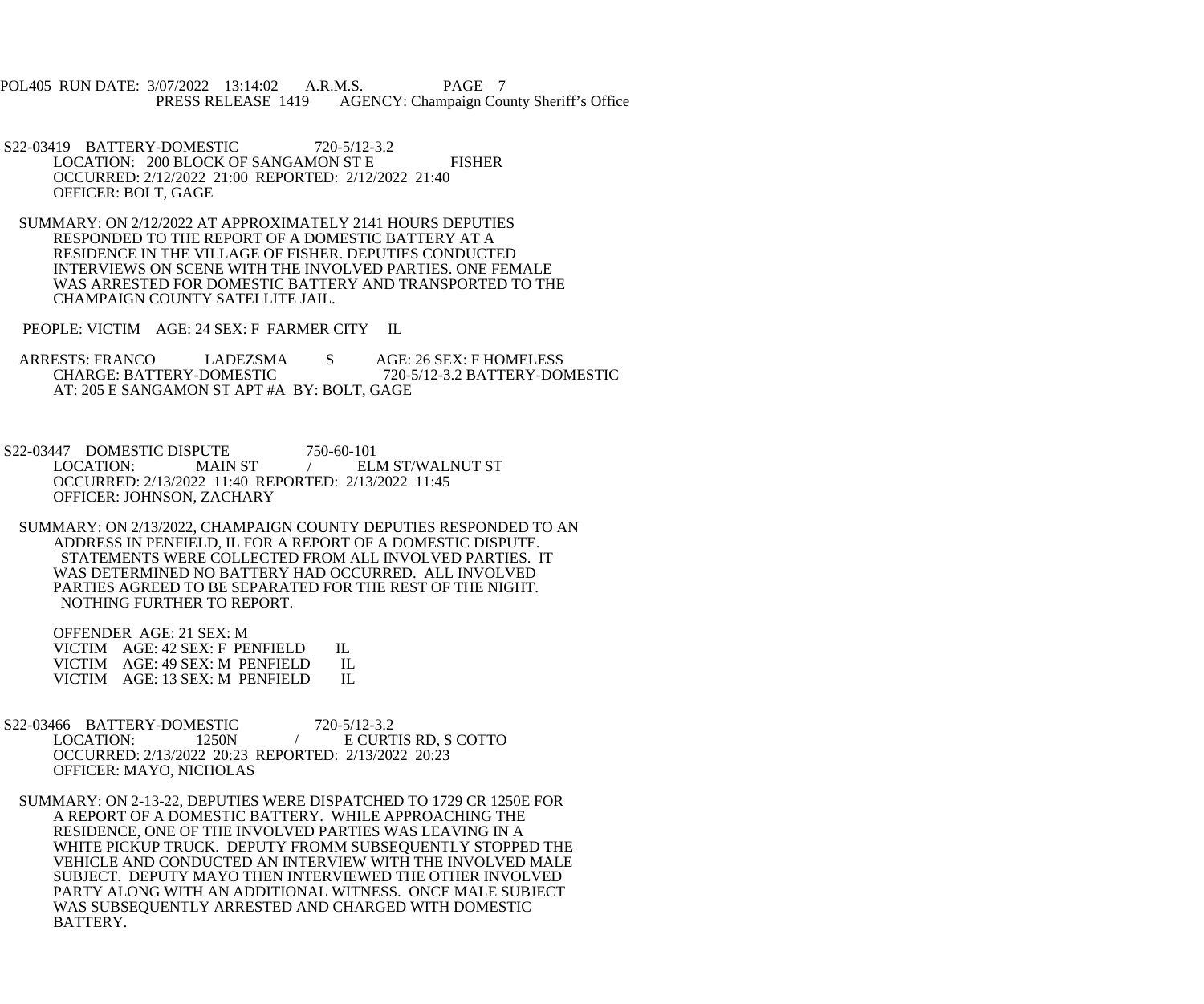POL405 RUN DATE: 3/07/2022 13:14:02 A.R.M.S. PAGE 8<br>PRESS RELEASE 1419 AGENCY: Champaign Cou AGENCY: Champaign County Sheriff's Office

 OFFENDER AGE: 44 SEX: M VICTIM AGE: 21 SEX: M URBANA IL<br>VICTIM AGE: 44 SEX: M URBANA IL VICTIM AGE: 44 SEX: M URBANA

ARRESTS: HOLMS DONOVAN L AGE: 21 SEX: M 1102 E COLORADO APT 314 URBANA IL CHARGE: BATTERY-DOMESTIC 720-5/12-3.2 BATTERY-DOMESTIC CHARGE: BATTERY-DOMESTIC 720-5/12-3.2 BATTERY-DOMESTIC AT: CURTIS RD/COTTONWOOD RD BY: MAYO, NICHOLAS

 S22-03552 ASSIST AGENCY (OTHER) LOCATION: 500 BLOCK OF DUNLAP AV S SAVOY OCCURRED: 2/14/2022 16:41 REPORTED: 2/14/2022 16:41 OFFICER: WELDON, MATTHEW

- SUMMARY: RESPONDED TO A SAVOY BUSINESS AS A BACKING UNIT IN REFERENCE TO A SUBJECT WITH AN ARREST WARRANT. THE SUBJECT WAS LOCATED AND ARRESTED.
- PEOPLE: VICTIM SOCIETY OFFENDER AGE: 00 SEX: U RACE: U HEIGHT: 000 WEIGHT: 000 HAIR: EYES:
- S22-03554 THEFT FROM MOTOR VEHICLE 720-5/16-1 CONSPIRE<br>LOCATION: 700 BLOCK OF BUTTERCUP DR SAVOY LOCATION: 700 BLOCK OF BUTTERCUP DR OCCURRED: 2/07/2022 15:00 REPORTED: 2/14/2022 16:59 OFFICER: WELDON, MATTHEW
- SUMMARY: DISPATCHED TO A SAVOY RESIDENCE IN REFERENCE TO A STOLEN REGISTRATION STICKER. THERE IS NO SUSPECT INFORMATION AT THIS TIME.
- PROPERTY: STOLEN 1 LICENSE PLATE

 OFFENDER SEX: RACE: HEIGHT: 000 WEIGHT: 000 HAIR: EYES: VICTIM AGE: 62 SEX: F SAVOY IL

S22-03570 ASSIST FIRE DEPT<br>LOCATION: DALE DR / COMANCHE DR/QUEENS W OCCURRED: 2/15/2022 0:50 REPORTED: 2/15/2022 1:00 OFFICER: PLOTNER, BRIAN

 SUMMARY: DEPUTIES WERE DISPATCHED TO A RESIDENCE IN HENSLEY TOWNSHIP FOR REPORT OF A RESIDENTIAL FIRE. DEPUTIES ARRIVED ON SCENE AND CONFIRMED THERE WAS AN ACTIVE FIRE. DEPUTIES ASSISTED FIRE DEPARTMENTS IN GATHERING HOME OWNERS INFORMATION AND SECURING THE SCENE.

PEOPLE: VICTIM AGE: 47 SEX: F CHAMPAIGN IL VICTIM AGE: 33 SEX: M CHAMPAIGN IL OFFENDER AGE: 00 SEX: U RACE: U HEIGHT: 000 WEIGHT: 000 HAIR: EYES: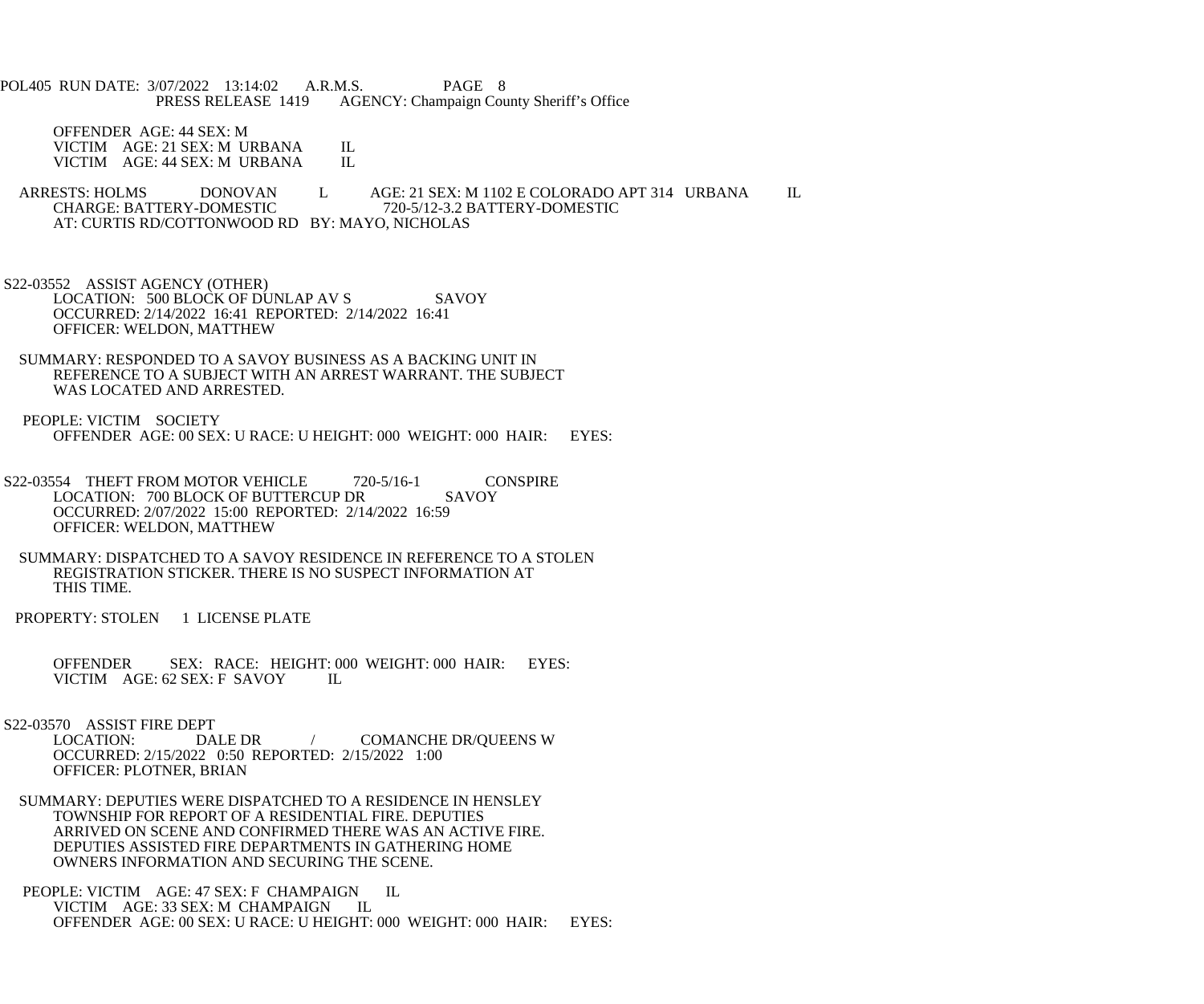POL405 RUN DATE: 3/07/2022 13:14:02 A.R.M.S. PAGE 9 PRESS RELEASE 1419 AGENCY: Champaign County Sheriff's Office

- S22-03571 AGG FLEE/ATTEMPT ELUDE OFFICER 625-5/11-204.1<br>LOCATION: W UNIVERSITY AV W / @ N RANDOLPH ST W UNIVERSITY AV W / OCCURRED: 2/15/2022 3:30 REPORTED: 2/15/2022 3:31 OFFICER: PLOTNER, BRIAN
- SUMMARY: ON 2/15/22, CHAMPAIGN COUNTY SHERIFF'S DEPUTIES WERE CONDUCTING ROUTINE PATROL IN CHAMPAIGN ON SPRINGFIELD AVENUE WHEN A VEHICLE WAS OBSERVED VIOLATING THE ILLINOIS VEHICLE CODE. DEPUTIES CONDUCTED A TRAFFIC STOP ON THE VEHICLE. DURING THE TRAFFIC STOP, THE DRIVER FLED IN THE VEHICLE AND WAS PURSUED BY DEPUTIES SUBSEQUENTLY VIOLATING ADDITIONAL TRAFFIC LAWS. THE PURSUIT WAS TERMINATED WHEN DEPUTIES LOST SIGHT OF THE VEHICLE. NO ARRESTS WERE MADE.
- PEOPLE: VICTIM SOCIETY<br>OFFENDER SEX: R
	- SEX: RACE: HEIGHT: 000 WEIGHT: 000 HAIR: EYES: VEHICLE: COLOR: GRY/ DR 0000 MAKE: DODG MODEL: CHA BODY: 4D
- S22-03590 ASSIST FIRE DEPT
	- LOCATION: WEST ST S / SOUTH ST/BUSEY ST OCCURRED: 2/15/2022 8:50 REPORTED: 2/15/2022 8:50 OFFICER: REIFSTECK, JONATHAN
	- SUMMARY: DISPATCHED TO ASSIST THE FIRE DEPARTMENT IN REFERENCE TO A WORKING HOUSE FIRE. IT IS BELIEVED THE FIRE ORIGINATED FROM THE WATER HEATER.

 OFFENDER SEX: RACE: HEIGHT: 000 WEIGHT: 000 HAIR: EYES: VICTIM AGE: 77 SEX: F PENFIELD IL

S22-03639 OTHER TROUBLE/INFO RPT

LOCATION: E CURTIS RD E / @ N DUNLAP AV OCCURRED: 2/15/2022 19:05 REPORTED: 2/15/2022 19:07 OFFICER: WELDON, MATTHEW

 SUMMARY: DISPATCHED TO A SAVOY INTERSECTION IN REFERENCE TO A POSSIBLE HIT AND RUN BETWEEN A VEHICLE AND PEDESTRIAN. IT IS UNKNOWN IF THE VEHICLE MADE CONTACT WITH THE PEDESTRIAN AT THIS TIME. THE VEHICLE HAS NOT BEEN LOCATED.

OFFENDER AGE: 00 SEX: U RACE: U HEIGHT: 000 WEIGHT: 000 HAIR: EYES:<br>VEHICLE: COLOR: WHI/ 0000 MAKE: MODEL: BODY: SU VEHICLE: COLOR: WHI/ VICTIM AGE: 67 SEX: F SAVOY IL

S22-03664 THEFT OVER \$500 720-5/16-1<br>LOCATION: BECK DR CLIFFORD DR/BRIAN PL OCCURRED: 2/15/2022 11:30 REPORTED: 2/15/2022 23:38 OFFICER: PLOTNER, BRIAN

 SUMMARY: ON 2/15/2022, DEPUTIES WERE DISPATCHED TO URBANA TOWNSHIP TO A REPORT OF A DECEPTIVE PRACTICE. DEPUTIES ARRIVED AND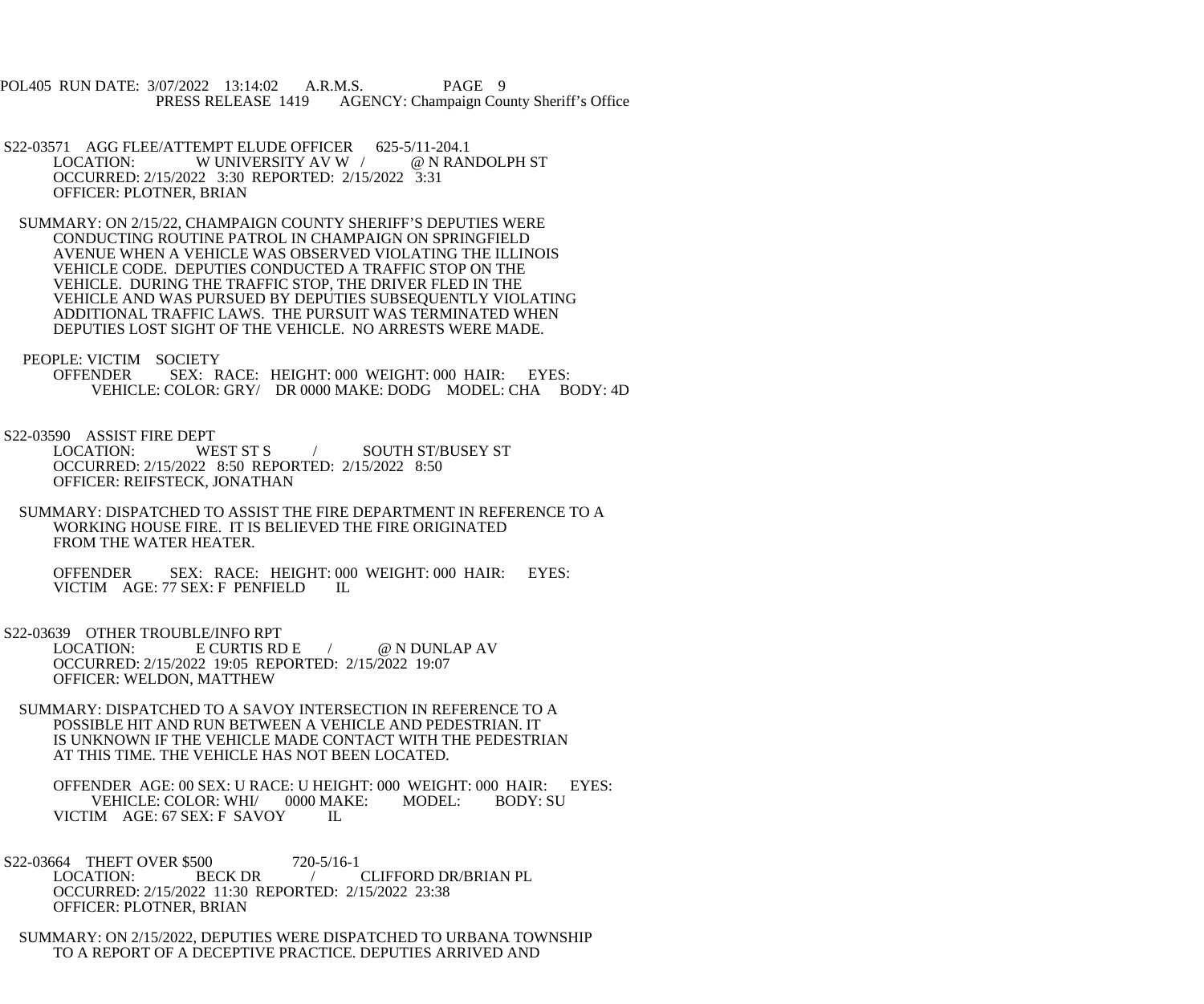POL405 RUN DATE: 3/07/2022 13:14:02 A.R.M.S. PAGE 10<br>PRESS RELEASE 1419 AGENCY: Champaign Cou AGENCY: Champaign County Sheriff's Office INVESTIGATED THE INCIDENT. NO ARRESTS WERE MADE.

PROPERTY: STOLEN 1 CURRENCY-NOT CHECKS/BOND

- PEOPLE: VICTIM AGE: 60 SEX: F URBANA IL OFFENDER AGE: 00 SEX: RACE: U HEIGHT: 000 WEIGHT: 000 HAIR: EYES:
- S22-03686 THEFT \$500 AND UNDER 720-5/16-1<br>LOCATION: BURWASH AV / 1 / N DUNLAP AV/LYNDHURS OCCURRED: 2/16/2022 9:14 REPORTED: 2/16/2022 9:16 OFFICER: PRYOR, BILLY
- SUMMARY: THE REPORTING PERSON ADVISED THAT THE SUSPECT PUMPED GAS INTO HER VEHICLE AND LEFT WITHOUT PAYING FOR IT.

PROPERTY: STOLEN 15 GASOLINE

OFFENDER SEX: RACE: HEIGHT: 000 WEIGHT: 000 HAIR: EYES:<br>VEHICLE: COLOR: GRY/ DR 2021 MAKE: BUIC MODEL: BODY: VEHICLE: COLOR: GRY/ DR 2021 MAKE: BUIC MODEL: VICTIM THORNTON GAS SAVOY IL

S22-03699 WARRANT-IN STATE

- LOCATION: CUNNINGHAM AV / VAN WINKLE RD/COUNTR OCCURRED: 2/16/2022 10:30 REPORTED: 2/16/2022 11:01 OFFICER: STUCKEY, MATTHEW
- SUMMARY: ON 02/16/2022, DEPUTIES WERE DISPATCHED TO A DOMESTIC CALL IN URBANA. UPON INVESTIGATION DEPUTIES DISCOVERED THAT THE MALE HAD A WARRANT FOR FAILURE TO APPEAR. HE WAS ISSUED A NOTICE TO APPEAR FOR A NEW DATE.

PEOPLE: VICTIM SOCIETY-WARRANTS/RECOVERED PROPERTY

ARRESTS: ZIMMERS NATHAN L AGE: 34 SEX: M 3711 N CUNNINGHAM APT #65 URBANA IL CHARGE: WARRANT WARRANT WARRANT-IN STATE WARRANT WARRANT-IN STATE AT: CUNNINGHAM/AIRPORT RD BY: STUCKEY, MATTHEW

S22-03717 FAILURE TO SIGNAL 625-5/11-804 NO VALID DL DRIVERS LICENSE 625-5/6-101 WARRANT-IN STATE<br>LOCATION: GROVE AV E  $/$  LON DR/3000N OCCURRED: 2/16/2022 13:18 REPORTED: 2/16/2022 13:18 OFFICER: LIVINGSTON, ANDREW

 SUMMARY: ON 2/16/2022, CHAMPAIGN COUNTY SHERIFF DEPUTIES CONDUCTED A TRAFFIC STOP IN RANTOUL TOWNSHIP. DEPUTIES LEARNED THAT THE DRIVER OF THE VEHICLE HAD A VALID WARRANT OUT OF CHAMPAIGN COUNTY. THE DRIVER WAS ISSUED A STATE NOTICE TO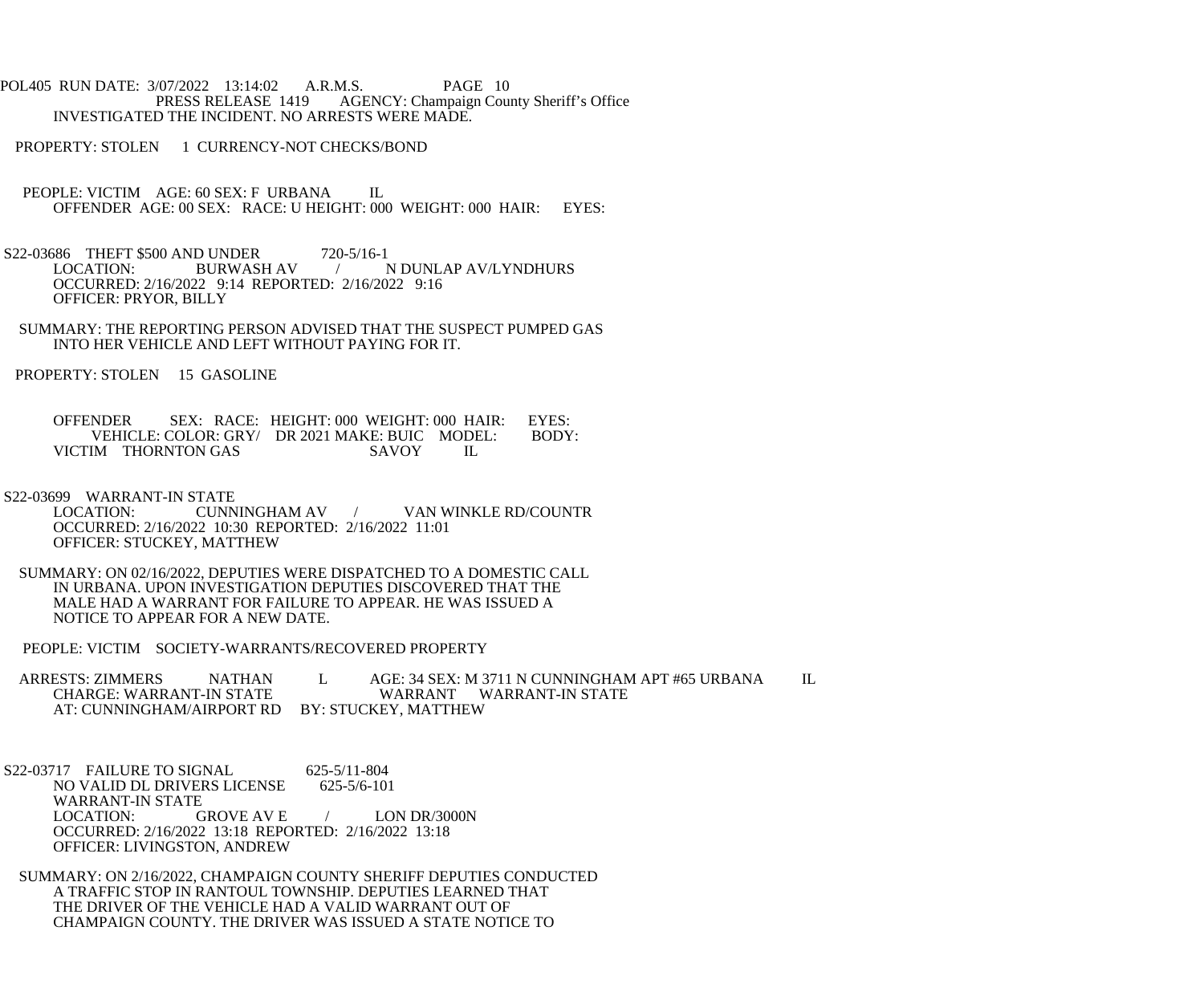POL405 RUN DATE: 3/07/2022 13:14:02 A.R.M.S. PAGE 11<br>PRESS RELEASE 1419 AGENCY: Champaign Cou AGENCY: Champaign County Sheriff's Office APPEAR AND WAS RELEASED FROM THE SCENE. NOTHING FURTHER.

 PEOPLE: VICTIM SOCIETY OFFENDER AGE: 29 SEX: F

ARRESTS: BROEKER-SCHOONOVER CHEALSIE K AGE: 29 SEX: F 2004 MIDDLETOWN DR #104 MAHOMET IL<br>CHARGE: NO VALID DL DRIVERS LICENSE 625-5/6-101 NO VALID DL DRIVERS LICEN CHARGE: NO VALID DL DRIVERS LICENSE<br>AT: 1700 E GROVE AVE BY: LIVINGSTO AT: 1700 E GROVE AVE BY: LIVINGSTON, ANDREW<br>BROEKER-SCHOONOVER CHEALSIE KAGE: 29 AGE: 29 SEX: F 2004 MIDDLETOWN DR #104 MAHOMET IL WARRANT WARRANT-IN STATE CHARGE: WARRANT-IN STATE<br>AT: 1700 E GROVE AVE BY BY: LIVINGSTON, ANDREW

S22-03723 DECEPTIVE PRACTICES 720-5/17-1<br>LOCATION: WOODLAND DR LOCATION: WOODLAND DR / UNKNOWN/WOODLAND DR, OCCURRED: 2/14/2022 0:01 REPORTED: 2/16/2022 14:07 OFFICER: STUCKEY, MATTHEW

 SUMMARY: ON 2/16/2022, DEPUTIES WERE DISPATCHED TO A DECEPTIVE PRACTICE CALL. UPON INVESTIGATION, THE VICTIMS WERE SCAMMED OF MONEY FROM AN UNKNOWN PARTY. THERE IS NOTHING FURTHER TO REPORT AT THIS TIME.

PROPERTY: STOLEN 1 CURRENCY-NOT CHECKS/BOND

OFFENDER SEX: RACE: HEIGHT: 000 WEIGHT: 000 HAIR: EYES:<br>VICTIM AGE: 67 SEX: F ST JOSEPH IL VICTIM AGE: 67 SEX: F ST JOSEPH IL<br>VICTIM AGE: 68 SEX: M ST JOSEPH IL VICTIM AGE: 68 SEX: M ST JOSEPH

S22-03748 BATTERY-DOMESTIC 720-5/12-3.2<br>LOCATION: CARRIAGE PL / BF LOCATION: CARRIAGE PL / BRIDLE LN/COACHMAN D OCCURRED: 2/16/2022 18:00 REPORTED: 2/16/2022 18:03 OFFICER: BIALESCHKI, DOUG

 SUMMARY: R-P CALLED TO REPORT BEING STRUCK BY HIS SON IN LAW. IT WAS DETERMINED THE R-P HAD ENTERED HIS DAUGHTER'S TRAILER TO REMOVE HER HUSBAND W/O HER PERMISSION.

 OFFENDER AGE: 60 SEX: M OFFENDER AGE: 40 SEX: M VICTIM AGE: 60 SEX: M CHAMPAIGN IL<br>VICTIM AGE: 40 SEX: M URBANA IL VICTIM AGE: 40 SEX: M URBANA

S22-03801 THEFT-IDENTITY 720-5/16-30(A) LOCATION: SOUTH MAHOMET RD / E DEER RUN DR/S DEER OCCURRED: 2/16/2022 22:30 REPORTED: 2/17/2022 14:21 OFFICER: LIVINGSTON, ANDREW

SUMMARY: ON 2/17/2022, CHAMPAIGN COUNTY SHERIFF DEPUTIES WERE